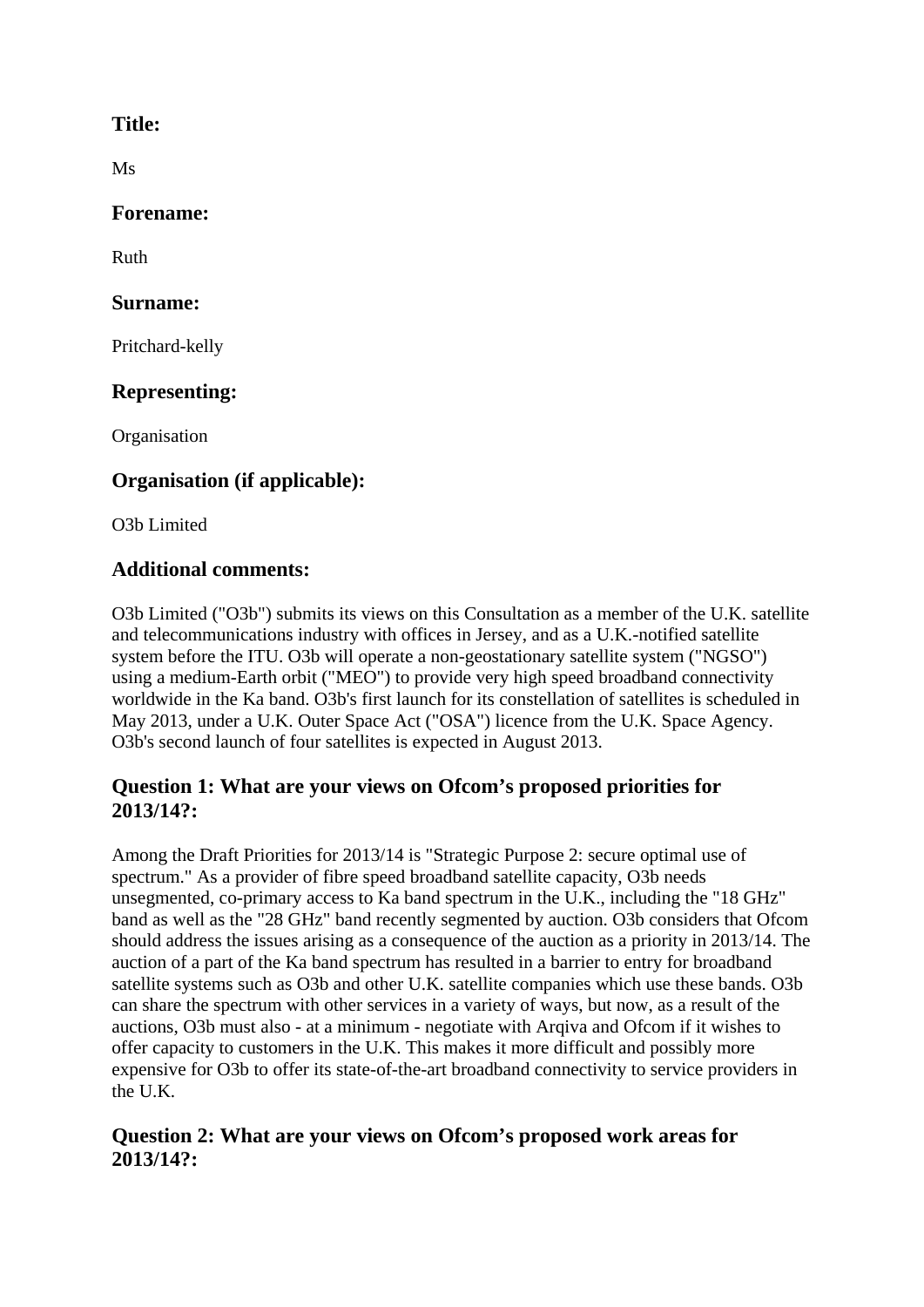O3b believes that Ofcom should clearly recognize in all of its policies and guidelines that it represents the "whole of the U.K." - explicitly including companies based in the Overseas Territories and Crown Dependencies, in a similar way to Ofcom's recognition in Section 6.2 that its "duties reflect our responsibilities towards citizens and consumers across the whole of the U.K." [emphasis added]. As a Jersey company that relies on Ofcom's support and representation at the ITU and other international regulatory bodies, O3b notes that the Draft Annual Plan makes no mention of Ofcom's obligations to represent the British Overseas Territories, the Channel Islands, and the Isle of Man before the ITU.

Section 1 of Ofcom's own "Procedures for the Management of Satellite Filings" makes clear that it is Ofcom who submits applications to the ITU on behalf of the Overseas Territories, the Channel Islands, and the Isle of Man. The Overseas Territories, the Channel Islands, and the Isle of Man, in fact, may not have direct relations with the ITU, not being sovereign states, and must depend on Ofcom to represent their interests. Ofcom has the power to fulfill the role of notifying administration for the British Overseas Territories, the Channel Islands, and the Isle of Man pursuant to Section 22 of the Communications Act 2003 and has undertaken to fulfill this role. It is unfortunate and worrisome, therefore, that this important relationship is forgotten in the Draft Annual Plan.

There are two areas of relationship-building that Ofcom could improve in 2013/14 and which O3b considers should be included in Ofcom's Annual Plan: greater interaction with the U.K. satellite industry and on behalf of the satellite industry at European and other international fora; and greater integration of policy with the U.K. Space Agency ("U.K.S.A.") on satellite regulatory matters.

It is essential that Ofcom improve the direct representation of the U.K. space industry in international fora. This support is vitally needed, especially if the U.K. Government wishes to help its telecommunications and space industries compete in the global marketplace. Small and Medium Enterprises (SMEs) especially need a strong and organized champion in the international space policy arena, and Ofcom's support of U.K. industry would be deeply welcomed.

In addition, the inter-agency relationship between Ofcom and the U.K.S.A. needs to be critically improved to better encourage growth in the U.K. satellite industry. While both agencies currently support the space and satellite industries in some aspects and fora, a deeper cooperation between these two agencies is needed to support U.K. companies and especially SMEs.

For example, under the current procedures, a satellite venture must begin its U.K. government relations with Ofcom for its ITU filings, but then must turn to the U.K.S.A. for its launch and in-orbit operations licensing. Stage 1 of Ofcom's Procedures - before Ofcom will even submit the satellite filings to the ITU - is to submit a business plan showing evidence of the "financial ability to meet the costs of construction and launch... [and] to operate the system for at least three years." Stages 2 and 3 require twice-yearly progress reports on the progress of the business plan against milestones.

Separately, the U.K.S.A. has its own distinct procedure for assessing whether a satellite operator's business is sound, which does not start until many years after an operator has constructed and built its satellite(s), its satellite control network, and has contracted for launch and commercial operations. It is possible for many years of reporting to Ofcom to go